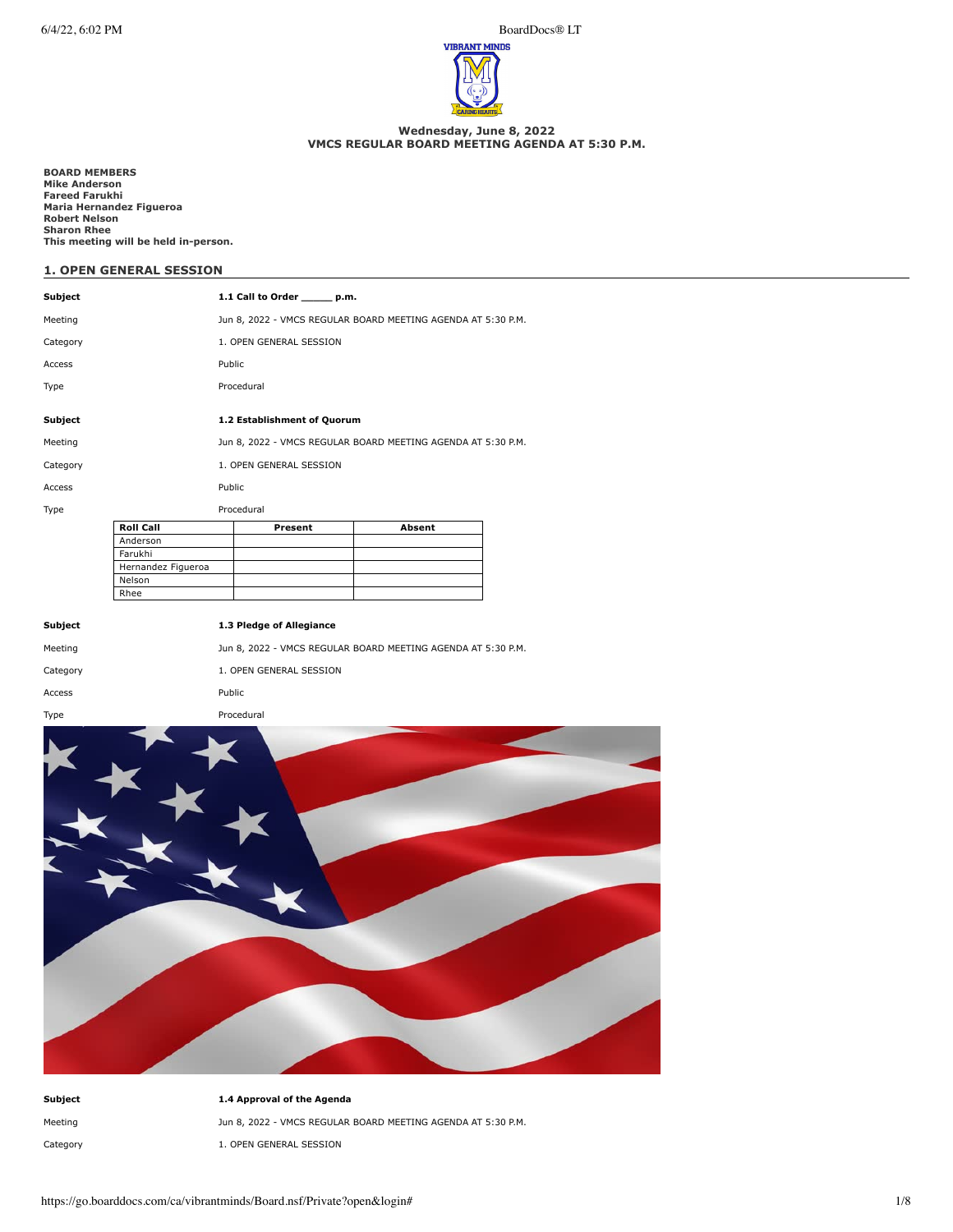## $6/4/22.6:02 \text{ PM}$

Access Public

| BoardDocs® LT |  |
|---------------|--|
|               |  |

Motion: Second: Second: Roll Call Aye Nay Anderson Farukhi Hernandez Figueroa Nelson Rhee Item Passes – Vote: Item Does Not Pass – Vote: Type **Action**, Procedural **Subject 1.5 Public Comment** Meeting **Mundam State Common State State Jun 8, 2022 - VMCS REGULAR BOARD MEETING AGENDA AT 5:30 P.M.** Category 1. OPEN GENERAL SESSION Access Public Type Procedural

Public Comment: Vibrant Minds Charter School welcomes your participation at Vibrant Minds Board Meetings. The purpose of the meeting of the Board of Directors (Board) is to conduct the affairs of Vibrant Minds Charter School in public. Your participation ensures continuing community interest in Vibrant Minds Charter School. If you wish to make a public comment, please complete the "Request to Speak before the Vibrant Minds Charter School Board" Form prior to the start of the meeting. The form may be accessed on the school's website. Hard copies will also be available at the meeting.

Comments are to address Open/Closed Session items found on the agenda. Each Comment will be limited to three (3) minutes. A total of twenty-one (21) minutes will be afforded for public comment. Unless an item has been placed on the published agenda in accordance with the Brown Act, there shall be no action taken, nor should there be comments on, responses to, or discussion of a topic not on the agenda. All Public Comment will be presented to the Board of Directors. The Board members may: (1) acknowledge receipt of information/report; (2) refer to staff with no direction as to action or priority; or (3) refer the matter to the next agenda.

Personal attacks against Vibrant Minds Charter School employees and/or Vibrant Minds Board members are inappropriate and not considered by the Board at a public Board<br>Meeting, The Board has a complaint process which should

#### File Attachments [B Request to Speak.pdf \(92 KB\)](https://go.boarddocs.com/ca/vibrantminds/Board.nsf/files/CF3T3Y75789B/$file/B%20Request%20to%20Speak.pdf)

## **2. PARENT REPORTS**

| <b>Subject</b> | 2.1 School Site Council (SSC) Report by Parent Representative                                                       |
|----------------|---------------------------------------------------------------------------------------------------------------------|
| Meeting        | Jun 8, 2022 - VMCS REGULAR BOARD MEETING AGENDA AT 5:30 P.M.                                                        |
| Category       | 2. PARENT REPORTS                                                                                                   |
| Access         | Public                                                                                                              |
| Type           | Reports                                                                                                             |
|                | • Special presentation to Maria Hernandez Figueroa for her service on the Board as a parent nominated Board Member. |

• Report on parent nominee for vacated Board seat -- Kyle Bonenberger. He is not in attendance so the Board can consider his inclusion on the Board since it is ultimately the Board members' decision. His picture and biography are included. He currently has a son who will be in kindergarten, as well as a daughter who will be enrolled when she comes of age. Kyle and his wife, Lisa, have been strong supporters of our school during their son's first year as a transitional kindergartner.

File Attachments [Presenting Kyle Bonenberger.jpg \(60 KB\)](https://go.boarddocs.com/ca/vibrantminds/Board.nsf/files/CF3TCK76B9D7/$file/Presenting%20Kyle%20Bonenberger.jpg) [Statement from Kyle Bonenberger.jpg \(271 KB\)](https://go.boarddocs.com/ca/vibrantminds/Board.nsf/files/CF3TCM76BC6C/$file/Statement%20from%20Kyle%20Bonenberger.jpg)

| Subject                    | 2.2 English Learner Advisory Committee (ELAC) Report by Parent Representative |
|----------------------------|-------------------------------------------------------------------------------|
| Meeting                    | Jun 8, 2022 - VMCS REGULAR BOARD MEETING AGENDA AT 5:30 P.M.                  |
| Category                   | 2. PARENT REPORTS                                                             |
| Access                     | Public                                                                        |
| Type                       | Reports                                                                       |
|                            |                                                                               |
| Subject                    | 2.3 F.A.S.T. Report by Parent Representative                                  |
| Meeting                    | Jun 8, 2022 - VMCS REGULAR BOARD MEETING AGENDA AT 5:30 P.M.                  |
| Category                   | 2. PARENT REPORTS                                                             |
| Access                     | Public                                                                        |
| Type                       | Reports                                                                       |
| 3. CONSENT (ONE VOTE)      |                                                                               |
| Subject                    | 3.1 May 11, 2022, Regular Board Meeting Minutes                               |
| Meeting                    | Jun 8, 2022 - VMCS REGULAR BOARD MEETING AGENDA AT 5:30 P.M.                  |
| $C2 + \alpha \alpha \beta$ | 2 CONCENT (ONE VOTE)                                                          |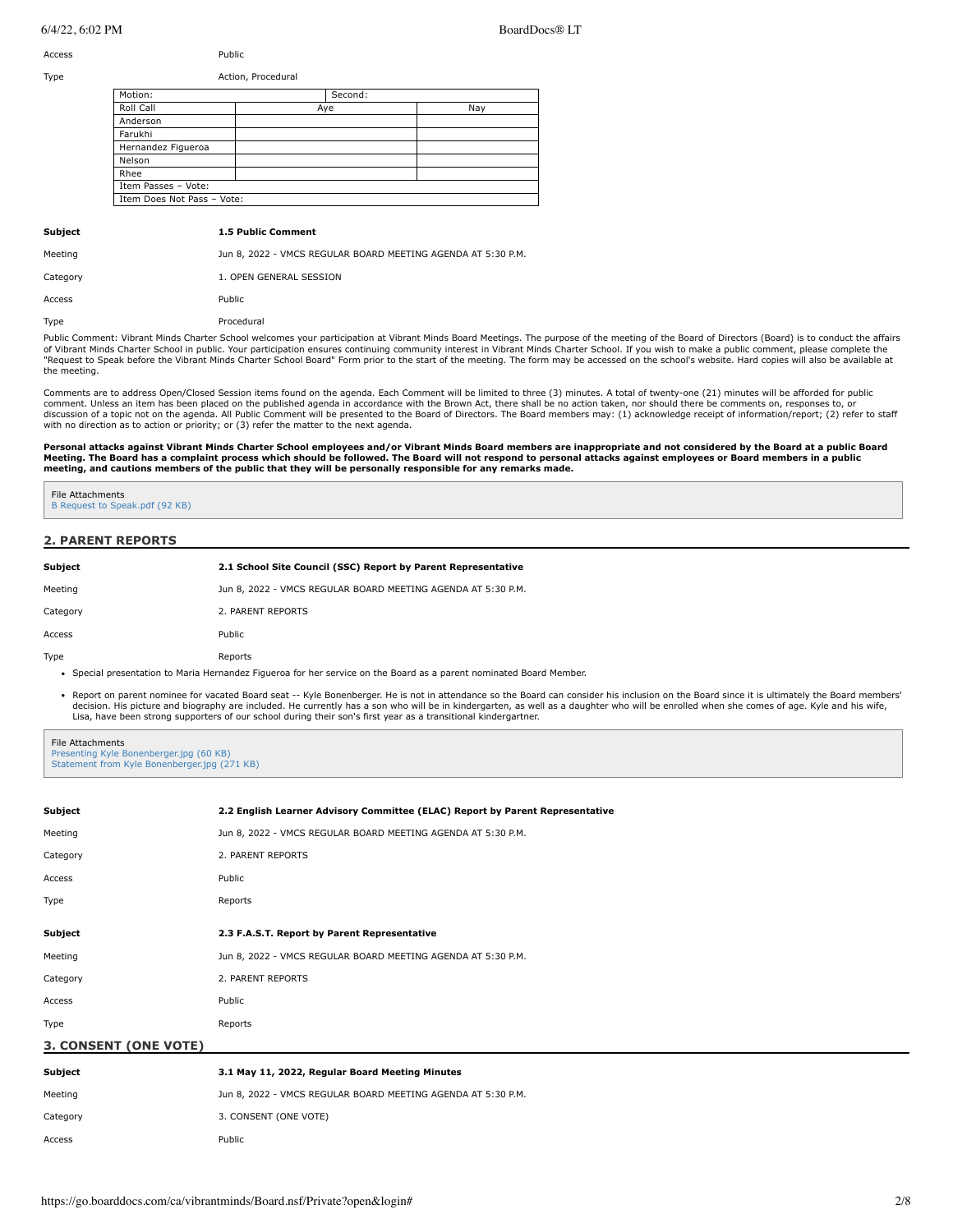## Type **Action**, Minutes

Recommended Action **Consent section items are for routine matters** that do not require discussion or deliberation by the Board. The consent calendar permits the Board to approve multiple items by one action. All Board members have the right to remove a consent item from the consent calendar so that normal discussion and deliberation may take place.

| Motion:                    | Second: |     |  |
|----------------------------|---------|-----|--|
| Roll Call                  | Aye     | Nay |  |
| Anderson                   |         |     |  |
| Farukhi                    |         |     |  |
| Hernandez Figueroa         |         |     |  |
| Nelson                     |         |     |  |
| Rhee                       |         |     |  |
| Item Passes - Vote:        |         |     |  |
| Item Does Not Pass - Vote: |         |     |  |

#### File Attachments [C 051122 Agenda.pdf \(201 KB\)](https://go.boarddocs.com/ca/vibrantminds/Board.nsf/files/CF435B052AC9/$file/C%20051122%20Agenda.pdf)

## **4. EXECUTIVE DIRECTOR REPORT -- DEBRA J. SCHROEDER**

| <b>Subject</b> | 4.1 Progress Report by Nelson Regarding New Site                                                                   |  |
|----------------|--------------------------------------------------------------------------------------------------------------------|--|
| Meeting        | Jun 8, 2022 - VMCS REGULAR BOARD MEETING AGENDA AT 5:30 P.M.                                                       |  |
| Category       | 4. EXECUTIVE DIRECTOR REPORT -- DEBRA 1. SCHROEDER                                                                 |  |
| Access         | Public                                                                                                             |  |
| Type           | Information                                                                                                        |  |
|                | Debaut Nelson will ebene entreas information monopolise the Cityne ofte for Vibroat Minde Chapter Cebeal, which as |  |

Robert Nelson will share any new information regarding the future site for Vibrant Minds Charter School, which continues to be in escrow. The property address is 310-330 W. Broadway, Anaheim,<br>California 92805, and it is c

| Subject  | 4.2 EPA Resolution and Spending Plan                                                                                                                                                       |
|----------|--------------------------------------------------------------------------------------------------------------------------------------------------------------------------------------------|
| Meeting  | Jun 8, 2022 - VMCS REGULAR BOARD MEETING AGENDA AT 5:30 P.M.                                                                                                                               |
| Category | 4. EXECUTIVE DIRECTOR REPORT -- DEBRA 1. SCHROEDER                                                                                                                                         |
| Access   | Public                                                                                                                                                                                     |
| Type     | Information                                                                                                                                                                                |
| website. | Each school year, it is necessary to develop an Education Protection Act (EPA) Resolution, as well as an expenditure plan. Once approved by the Board, the documents must be posted to our |

File Attachments [D EPA Resolution 2022-2022.pdf \(49 KB\)](https://go.boarddocs.com/ca/vibrantminds/Board.nsf/files/CF3TH57765C2/$file/D%20EPA%20Resolution%202022-2022.pdf) [E EPA Spending Plan.pdf \(93 KB\)](https://go.boarddocs.com/ca/vibrantminds/Board.nsf/files/CF3TH7776781/$file/E%20EPA%20Spending%20Plan.pdf)

| Subiect  | 4.3 Dashboard Local Indicators                                                                                                                                                |
|----------|-------------------------------------------------------------------------------------------------------------------------------------------------------------------------------|
| Meeting  | Jun 8, 2022 - VMCS REGULAR BOARD MEETING AGENDA AT 5:30 P.M.                                                                                                                  |
| Category | 4. EXECUTIVE DIRECTOR REPORT -- DEBRA J. SCHROEDER                                                                                                                            |
| Access   | Public                                                                                                                                                                        |
| Tvpe     | Information, Reports                                                                                                                                                          |
|          | Public schools are mandated to present the California Department of Education Dashboard at the same meeting during which the LCAP is presented for approval. Due to the delay |

Public schools are mandated to present the California Department of Education Dashboard at the same meeting during which the LCAP is presented for approval. Due to the delay in CAASPP data, the Dashboard continues to be dependent upon a school's and district's self-reflection. Because State-mandated assessments were implemented at the end of the 2021-2022 school year, the Dashboard will contain more data in the near future. What is provided here are PDFs of the reports that can be found on the CDE website at https://www.caschooldashboard.org/.

File Attachments

[F CDE Dashboard with Local Indicators.pdf \(220 KB\)](https://go.boarddocs.com/ca/vibrantminds/Board.nsf/files/CF3TNR783802/$file/F%20CDE%20Dashboard%20with%20Local%20Indicators.pdf)

| Subject  | 4.4 Approval for the Local Control Accountability Plan (LCAP)                                                                                                                                                                                                                                                                    |
|----------|----------------------------------------------------------------------------------------------------------------------------------------------------------------------------------------------------------------------------------------------------------------------------------------------------------------------------------|
| Meeting  | Jun 8, 2022 - VMCS REGULAR BOARD MEETING AGENDA AT 5:30 P.M.                                                                                                                                                                                                                                                                     |
| Category | 4. EXECUTIVE DIRECTOR REPORT -- DEBRA 1. SCHROEDER                                                                                                                                                                                                                                                                               |
| Access   | Public                                                                                                                                                                                                                                                                                                                           |
| Type     | Information                                                                                                                                                                                                                                                                                                                      |
|          | A Public Hearing regarding the Local Control Accountability Plan (LCAP) is required and occurred at the previous Board Meeting on May 11, 2022. At the June 8, 2022, meeting, we seek approval<br>for the finalized LCAP. The LCAP will then need to be submitted to the Orange County Department of Education by June 30, 2022. |

| Subject  | 4.5 Proposal from C3Tech                                                                                                                                                                                                       |
|----------|--------------------------------------------------------------------------------------------------------------------------------------------------------------------------------------------------------------------------------|
| Meeting  | Jun 8, 2022 - VMCS REGULAR BOARD MEETING AGENDA AT 5:30 P.M.                                                                                                                                                                   |
| Category | 4. EXECUTIVE DIRECTOR REPORT -- DEBRA J. SCHROEDER                                                                                                                                                                             |
| Access   | Public                                                                                                                                                                                                                         |
| Type     | Information                                                                                                                                                                                                                    |
|          | The base because a series and the consequent in the design above series when the series of the base of the design and series and series the total theory of the total series of the total series of the total series of the to |

It has become necessary to contract for support with technology this coming school year, but especially in anticipation of moving into a new school site in the 2023-2024 school year. C3Tech was recommended by Roy Kim and Icon School Management. Kla Cook and Debbie Schroeder have met with representatives twice. It was determined that rather than contract for year-long support,<br>it would be better to test the impact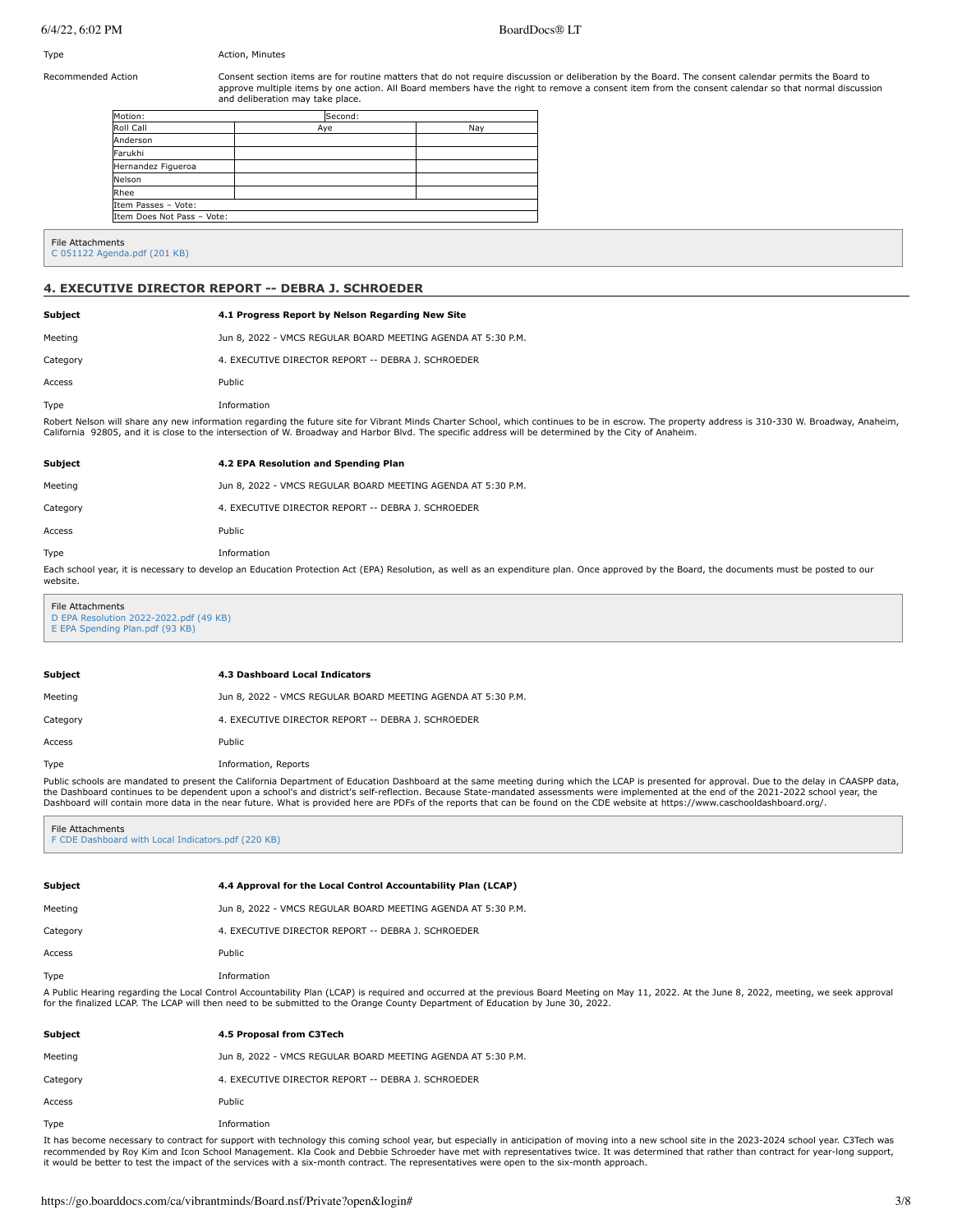File Attachments

| 4.6 Renewal for Icon School Management Services                                                                                                                                                                                                       |  |  |
|-------------------------------------------------------------------------------------------------------------------------------------------------------------------------------------------------------------------------------------------------------|--|--|
| Jun 8, 2022 - VMCS REGULAR BOARD MEETING AGENDA AT 5:30 P.M.                                                                                                                                                                                          |  |  |
| 4. EXECUTIVE DIRECTOR REPORT -- DEBRA J. SCHROEDER                                                                                                                                                                                                    |  |  |
| Public                                                                                                                                                                                                                                                |  |  |
| Information                                                                                                                                                                                                                                           |  |  |
| The services from Icon School Management have been strong and consistent. The Agreement is similar to what was offered in the past. There is an increase rate of \$500 per month, for a total<br>monthly cost of \$7,500 and annual cost of \$90,000. |  |  |
|                                                                                                                                                                                                                                                       |  |  |

File Attachments [J Icon Proposal.pdf \(347 KB\)](https://go.boarddocs.com/ca/vibrantminds/Board.nsf/files/CF3U2D79EC11/$file/J%20Icon%20Proposal.pdf)

## **5. ASSISTANT DIRECTOR REPORT -- CHAMMARRA NGUYEN**

| <b>Subject</b> | 5.1 Enrollment/Waiting List for 2022-2023                               |
|----------------|-------------------------------------------------------------------------|
| Meeting        | Jun 8, 2022 - VMCS REGULAR BOARD MEETING AGENDA AT 5:30 P.M.            |
| Category       | 5. ASSISTANT DIRECTOR REPORT -- CHAMMARRA NGUYEN                        |
| Access         | Public                                                                  |
| Type           | Information                                                             |
|                |                                                                         |
|                |                                                                         |
| Subject        | 5.2 Universal Prekindergarten Planning and Implementation Grant Program |
| Meeting        | Jun 8, 2022 - VMCS REGULAR BOARD MEETING AGENDA AT 5:30 P.M.            |
| Category       | 5. ASSISTANT DIRECTOR REPORT -- CHAMMARRA NGUYEN                        |
| Access         | Public                                                                  |

As the State of California restructures support for younger scholars, a plan needs to be in place and implemented in order to receive grant funds. This is a presentation of the plan to seek Board approval.

## **6. ICON SCHOOL MANAGEMENT REPORT -- ROY KIM**

| Subject                                                                      | 6.1 April Financials                                         |  |
|------------------------------------------------------------------------------|--------------------------------------------------------------|--|
| Meeting                                                                      | Jun 8, 2022 - VMCS REGULAR BOARD MEETING AGENDA AT 5:30 P.M. |  |
| Category                                                                     | 6. ICON SCHOOL MANAGEMENT REPORT -- ROY KIM                  |  |
| Access                                                                       | Public                                                       |  |
| Type                                                                         | Information, Reports                                         |  |
| The presentation provides budgetary information as of the end of April 2022. |                                                              |  |

File Attachments [L Financial Presentation VMCS - June 2022.pptx \(858 KB\)](https://go.boarddocs.com/ca/vibrantminds/Board.nsf/files/CF3U647A77FF/$file/L%20Financial%20Presentation%20VMCS%20-%20June%202022.pptx)

| Subject                                                                                                                                | 6.2 Governor's May Revise                                    |  |
|----------------------------------------------------------------------------------------------------------------------------------------|--------------------------------------------------------------|--|
| Meeting                                                                                                                                | Jun 8, 2022 - VMCS REGULAR BOARD MEETING AGENDA AT 5:30 P.M. |  |
| Category                                                                                                                               | 6. ICON SCHOOL MANAGEMENT REPORT -- ROY KIM                  |  |
| Access                                                                                                                                 | Public                                                       |  |
| Type                                                                                                                                   | Information                                                  |  |
| As is typical, the Governor presents a May revision when it comes to funding the public schools.                                       |                                                              |  |
| Subject                                                                                                                                | 6.3 Preliminary Budget                                       |  |
| Meeting                                                                                                                                | Jun 8, 2022 - VMCS REGULAR BOARD MEETING AGENDA AT 5:30 P.M. |  |
| Category                                                                                                                               | 6. ICON SCHOOL MANAGEMENT REPORT -- ROY KIM                  |  |
| Access                                                                                                                                 | Public                                                       |  |
| Type                                                                                                                                   | Information                                                  |  |
| The LCAP and the Preliminary Budget must be presented at the same meeting. This is an acknowledgement as to how they are interrelated. |                                                              |  |
| File Attachments<br>M VMCS - 2022-2023 Adopted Budget (V2).xlsm (6,768 KB)                                                             |                                                              |  |

## **7. SCHEDULING DIALOGUE -- MIKE ANDERSON**

**Subject 7.1 Board Meeting Calendar for 2022-2023**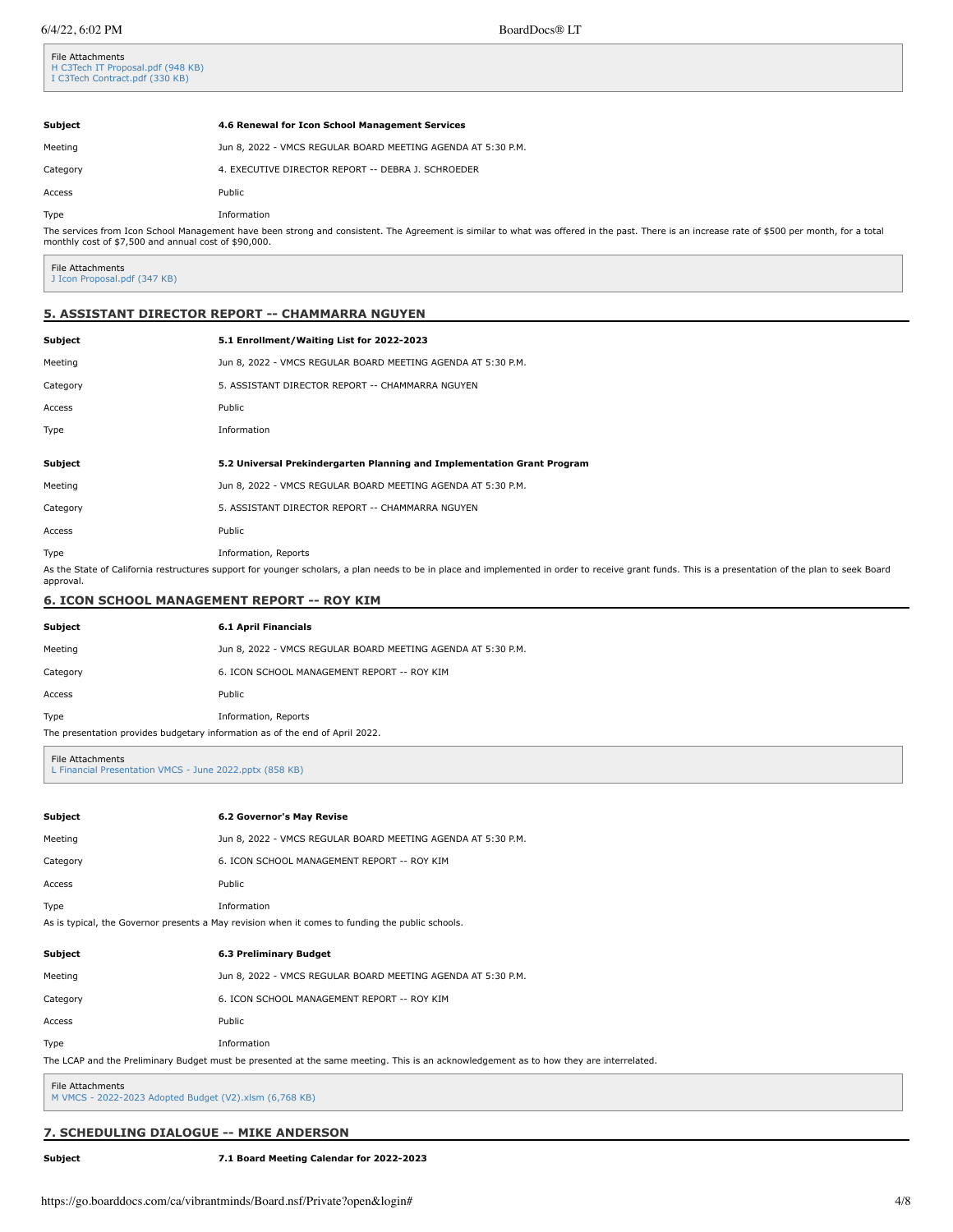6/4/22, 6:02 PM BoardDocs® LT

| Meeting                                                                        | Jun 8, 2022 - VMCS REGULAR BOARD MEETING AGENDA AT 5:30 P.M. |  |
|--------------------------------------------------------------------------------|--------------------------------------------------------------|--|
| Category                                                                       | 7. SCHEDULING DIALOGUE -- MIKE ANDERSON                      |  |
| Access                                                                         | Public                                                       |  |
| Type                                                                           | Discussion, Information                                      |  |
| This is the initial proposal for Board Meetings for the 2022-2023 school year. |                                                              |  |

File Attachments [N Board Calendar.pdf \(141 KB\)](https://go.boarddocs.com/ca/vibrantminds/Board.nsf/files/CF3VTM824EBF/$file/N%20Board%20Calendar.pdf)

# **8. ACTION ITEMS**

# **Subject 8.1 Approval of Kyle Bonenberger for Board Membership**

| Meeting            | Jun 8, 2022 - VMCS REGULAR BOARD MEETING AGENDA AT 5:30 P.M.                                                                                                                                                                                                                                                                                                                                              |
|--------------------|-----------------------------------------------------------------------------------------------------------------------------------------------------------------------------------------------------------------------------------------------------------------------------------------------------------------------------------------------------------------------------------------------------------|
| Category           | 8. ACTION ITEMS                                                                                                                                                                                                                                                                                                                                                                                           |
| Access             | Public                                                                                                                                                                                                                                                                                                                                                                                                    |
| Type               | Action                                                                                                                                                                                                                                                                                                                                                                                                    |
| Recommended Action | RECOMMENDATION: It is recommended that the VMCS Board of Directors approves Kyle Bonenberger for Board Membership beginning August 2022 for<br>the new school year.<br>RATIONALE: After a selection process developed by the School Site Council (SSC) and an election held in which every household received two votes,<br>Kyle Bonenberger was duly elected as the parent nominee for Board membership. |

| Motion:                    |     | Second: |     |
|----------------------------|-----|---------|-----|
| Roll Call                  | Aye |         | Nay |
| Anderson                   |     |         |     |
| Farukhi                    |     |         |     |
| Hernandez Figueroa         |     |         |     |
| Nelson                     |     |         |     |
| Rhee                       |     |         |     |
| Item Passes - Vote:        |     |         |     |
| Item Does Not Pass - Vote: |     |         |     |
|                            |     |         |     |

## **Subject 8.2 Approval of EPA Resolution and Budget Plan**

| Meetina            | Jun 8, 2022 - VMCS REGULAR BOARD MEETING AGENDA AT 5:30 P.M.      |
|--------------------|-------------------------------------------------------------------|
| Category           | 8. ACTION ITEMS                                                   |
| Access             | Public                                                            |
| Type               | Action                                                            |
| Recommended Action | RECOMMENDATION: It is recommended that the VMCS Board of Director |

Recommended Action FRECOMMENDATION: It is recommended that the VMCS Board of Directors approve the EPA Resolution and Spending Plan.<br>RATIONALE: In order to receive the EPA funds if they are made available, we must have an

| Motion:                    |     | Second: |     |
|----------------------------|-----|---------|-----|
| Roll Call                  | Aye |         | Nay |
| Anderson                   |     |         |     |
| Farukhi                    |     |         |     |
| Hernandez Figueroa         |     |         |     |
| Nelson                     |     |         |     |
| Rhee                       |     |         |     |
| Item Passes - Vote:        |     |         |     |
| Item Does Not Pass - Vote: |     |         |     |

## **Subject 8.3 Approval of Local Control and Accountability Plan (LCAP)**

Meeting **Meeting** Jun 8, 2022 - VMCS REGULAR BOARD MEETING AGENDA AT 5:30 P.M. Category 8. ACTION ITEMS Access Public Type Action

Recommended Action FRECOMMENDATION: It is recommended that the VMCS Board of Directors approves the Local Control and Accountability Plan (LCAP).<br>RATIONALE: The LCAP has undergone feedback from all community partners and h

| Motion:                    | Second: |     |
|----------------------------|---------|-----|
| Roll Call                  | Aye     | Nav |
| Anderson                   |         |     |
| Farukhi                    |         |     |
| Hernandez Figueroa         |         |     |
| Nelson                     |         |     |
| Rhee                       |         |     |
| Item Passes - Vote:        |         |     |
| Item Does Not Pass - Vote: |         |     |

#### **Subject 8.4 Approval of C3Tech Proposal**

Meeting **Mundam State Common State State Jun 8, 2022 - VMCS REGULAR BOARD MEETING AGENDA AT 5:30 P.M.** Category 8. ACTION ITEMS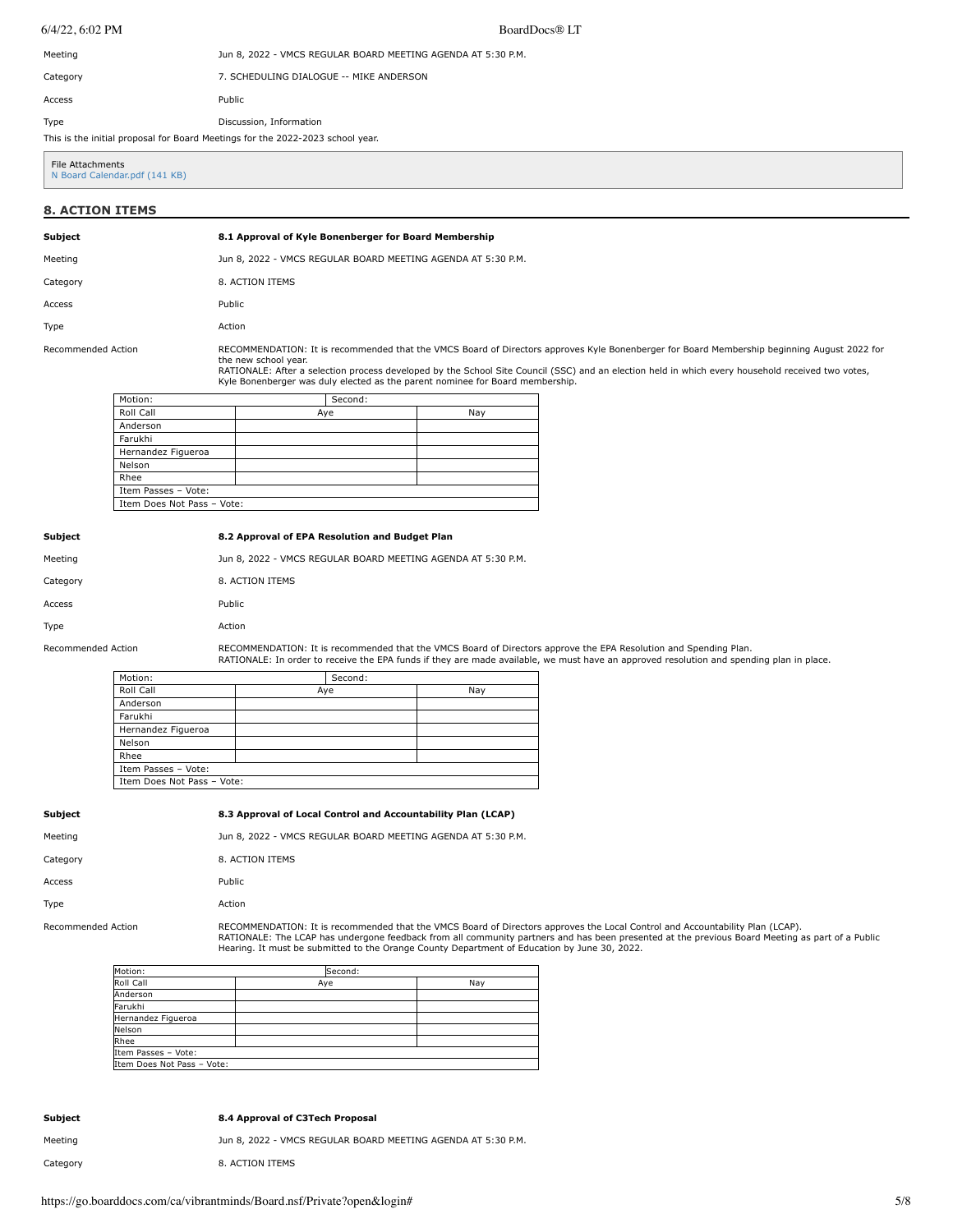| Access | Public |
|--------|--------|
| Type   | Action |

Recommended Action **RECOMMENDATION: It is recommended that the VMCS** Board of Directors approves the C3Tech Proposal to provide greater and more timely support with the scholars' and staff's technological needs.

RATIONALE: While our school has grown in terms of technology usage, the support has been provided by a staff member who is also responsible for<br>many other areas. Help in this area has been needed for awhile, but will be es

| Motion:                    | Second: |     |
|----------------------------|---------|-----|
| Roll Call                  | Aye     | Nay |
| Anderson                   |         |     |
| Farukhi                    |         |     |
| Hernandez Figueroa         |         |     |
| Nelson                     |         |     |
| Rhee                       |         |     |
| Item Passes - Vote:        |         |     |
| Item Does Not Pass - Vote: |         |     |
|                            |         |     |

| Subject            | 8.5 Approval of Icon School Management Renewal                                                                                              |
|--------------------|---------------------------------------------------------------------------------------------------------------------------------------------|
| Meeting            | Jun 8, 2022 - VMCS REGULAR BOARD MEETING AGENDA AT 5:30 P.M.                                                                                |
| Category           | 8. ACTION ITEMS                                                                                                                             |
| Access             | Public                                                                                                                                      |
| Type               | Action                                                                                                                                      |
| Recommended Action | RECOMMENDATION: It is recommended that the VMCS Board of Directors approves the renewal of the contract with Icon<br>2022-2023 school year. |

2022-2023 school year. RATIONALE: For the past two school years, Icon School Management and Roy Kim have provided exemplary support to Vibrant Minds Charter School.

| Motion:                    | Second: |     |
|----------------------------|---------|-----|
| Roll Call                  | Aye     | Nay |
| Anderson                   |         |     |
| Farukhi                    |         |     |
| Hernandez Figueroa         |         |     |
| Nelson                     |         |     |
| Rhee                       |         |     |
| Item Passes - Vote:        |         |     |
| Item Does Not Pass - Vote: |         |     |

| <b>Subject</b>     | 8.6 Approval of Universal Prekindergarten Planning and Implementation Grant Program        |
|--------------------|--------------------------------------------------------------------------------------------|
| Meeting            | Jun 8, 2022 - VMCS REGULAR BOARD MEETING AGENDA AT 5:30 P.M.                               |
| Category           | 8. ACTION ITEMS                                                                            |
| Access             | Public                                                                                     |
| Type               | Action                                                                                     |
| Recommended Action | RECOMMENDATION: It is recommended that the VMCS Board of Directors approve the Universal F |

rs approve the Universal Prekindergarten Planning and Implementation Grant. RATIONALE: In order to receive funds to implement a Transitional Kindergarten class with a lower adult:scholar ratio, it is necessary to have a Board-approved plan by June 30, 2022.

| Motion:                    | Second: |     |
|----------------------------|---------|-----|
| Roll Call                  | Aye     | Nav |
| Anderson                   |         |     |
| Farukhi                    |         |     |
| Hernandez Figueroa         |         |     |
| Nelson                     |         |     |
| Rhee                       |         |     |
| Item Passes - Vote:        |         |     |
| Item Does Not Pass - Vote: |         |     |

### **Subject 8.7 Approval of Preliminary Budget for 2022-2023**

| Meetina            | Jun 8, 2022 - VMCS REGULAR BOARD MEETING AGENDA AT 5:30 P.M.             |
|--------------------|--------------------------------------------------------------------------|
| Category           | 8. ACTION ITEMS                                                          |
| Access             | Public                                                                   |
| Type               | Action                                                                   |
| Recommended Action | <b>RECOMMENDATION: It is recommended that the VMCS Board of Director</b> |

nmended Action **RECOMMENDATION: It is recommended that the VMCS** Board of Directors approves the Preliminary Budget for the 2022-2023 school year. RATIONALE: With the approval of the LCAP, it is necessary to approve the related Preliminary Budget. This needs to be submitted to our authorizing entity by June 30, 2022.

| Motion:                    | Second: |     |
|----------------------------|---------|-----|
| Roll Call                  | Aye     | Nav |
| Anderson                   |         |     |
| Farukhi                    |         |     |
| Hernandez Figueroa         |         |     |
| Nelson                     |         |     |
| Rhee                       |         |     |
| Item Passes - Vote:        |         |     |
| Item Does Not Pass - Vote: |         |     |

School Management for the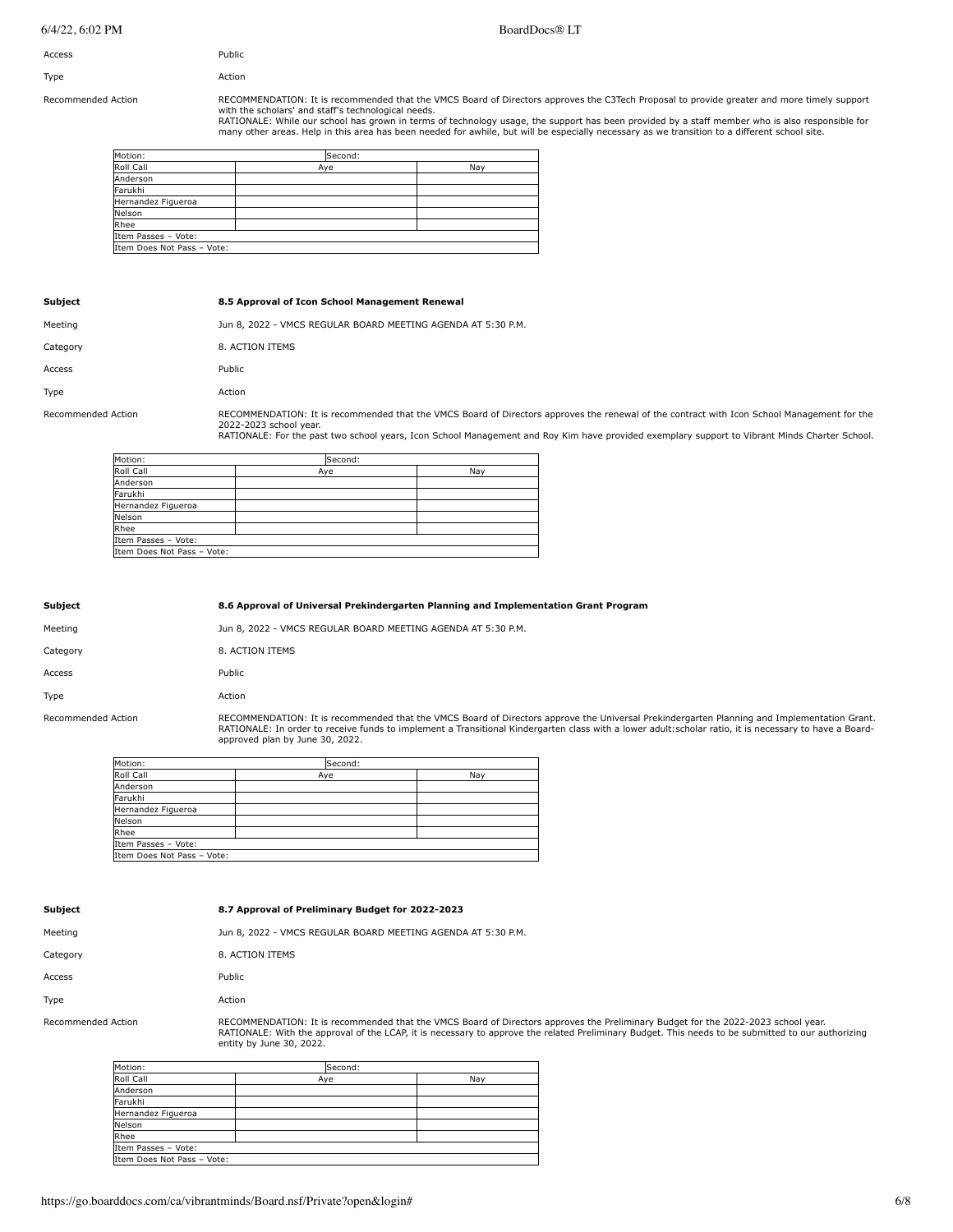| <b>Subject</b>     | 8.8 Approval of Board Calendar/Schedule for 2022-2023                                                                                                                                                                                                                        |
|--------------------|------------------------------------------------------------------------------------------------------------------------------------------------------------------------------------------------------------------------------------------------------------------------------|
| Meeting            | Jun 8, 2022 - VMCS REGULAR BOARD MEETING AGENDA AT 5:30 P.M.                                                                                                                                                                                                                 |
| Category           | 8. ACTION ITEMS                                                                                                                                                                                                                                                              |
| Access             | Public                                                                                                                                                                                                                                                                       |
| Type               | Action                                                                                                                                                                                                                                                                       |
| Recommended Action | RECOMMENDATION: It is recommended that the VMCS Board of Directors approve the Board Calendar for 2022-2023 as discussed.<br>RATIONALE: The Board Calendar maintains the pattern of the 2nd Wednesday of each month, with the exception of September. The later time permits |

| Motion:                    | Second: |     |
|----------------------------|---------|-----|
| Roll Call                  | Aye     | Nav |
| Anderson                   |         |     |
| Farukhi                    |         |     |
| Hernandez Figueroa         |         |     |
| Nelson                     |         |     |
| Rhee                       |         |     |
| Item Passes - Vote:        |         |     |
| Item Does Not Pass - Vote: |         |     |
|                            |         |     |

working parents to more easily attend the meetings.

## **9. BOARD COMMENTS**

| Subject                      | 9.1 General Comments                                                   |
|------------------------------|------------------------------------------------------------------------|
| Meeting                      | Jun 8, 2022 - VMCS REGULAR BOARD MEETING AGENDA AT 5:30 P.M.           |
| Category                     | 9. BOARD COMMENTS                                                      |
| Access                       | Public                                                                 |
| Type                         | Procedural                                                             |
|                              |                                                                        |
|                              |                                                                        |
| Subject                      | 9.2 Next Proposed Board Meeting: Wednesday, August 10, 2022, 5:30 p.m. |
| Meeting                      | Jun 8, 2022 - VMCS REGULAR BOARD MEETING AGENDA AT 5:30 P.M.           |
| Category                     | 9. BOARD COMMENTS                                                      |
| Access                       | Public                                                                 |
| Type                         | Information, Procedural                                                |
| <b>10. BOARD ADJOURNMENT</b> |                                                                        |
|                              |                                                                        |
|                              |                                                                        |

| Subject  |                    |            | 10.1 Board Adjournment: p.m. |         |                                                              |     |
|----------|--------------------|------------|------------------------------|---------|--------------------------------------------------------------|-----|
| Meeting  |                    |            |                              |         | Jun 8, 2022 - VMCS REGULAR BOARD MEETING AGENDA AT 5:30 P.M. |     |
| Category |                    |            | 10. BOARD ADJOURNMENT        |         |                                                              |     |
| Access   |                    |            | Public                       |         |                                                              |     |
| Type     |                    | Procedural |                              |         |                                                              |     |
|          | Motion:            |            |                              | Second: |                                                              |     |
|          | Roll Call          |            |                              | Aye     |                                                              | Nay |
|          | Anderson           |            |                              |         |                                                              |     |
|          | Farukhi            |            |                              |         |                                                              |     |
|          | Nelson             |            |                              |         |                                                              |     |
|          | Hernandez Figueroa |            |                              |         |                                                              |     |
|          | Rhee               |            |                              |         |                                                              |     |

## **11. GENERAL INFORMATION**

Item Passes – Vote: Item Does Not Pass – Vote:

| Subject                                                                                                                                                                       | <b>11.1 Notifications</b>                                    |  |
|-------------------------------------------------------------------------------------------------------------------------------------------------------------------------------|--------------------------------------------------------------|--|
| Meeting                                                                                                                                                                       | Jun 8, 2022 - VMCS REGULAR BOARD MEETING AGENDA AT 5:30 P.M. |  |
| Category                                                                                                                                                                      | 11. GENERAL INFORMATION                                      |  |
| Access                                                                                                                                                                        | Public                                                       |  |
| Type                                                                                                                                                                          | Information                                                  |  |
| THE ORDER OF BUSINESS MAY BE CHANGED WITHOUT NOTICE. Notice is hereby given that the order of consideration of matters on this agenda may be changed<br>without prior notice. |                                                              |  |

**REASONABLE LIMITATIONS MAY BE PLACED ON PUBLIC TESTIMONY**. The Board's presiding officer reserves the right to impose reasonable time limits on public testimony to ensure the agenda is completed.

**SPECIAL PRESENTATIONS MAY BE MADE**. Notice is hereby given that, consistent with the requirements of the Bagley-Keene Open Meeting Act, special presentations not mentioned in the agenda may be made at this meeting. However, any such presentation will be for information only.

REASONABLE ACCOMMODATION WILL BE PROVIDED FOR ANY INDIVIDUAL WITH A DISABILITY. Pursuant to the Rehabilitation Act of 1973 and the Americans with<br>Disabilities Act of 1990, any individual with a disability who requires reas